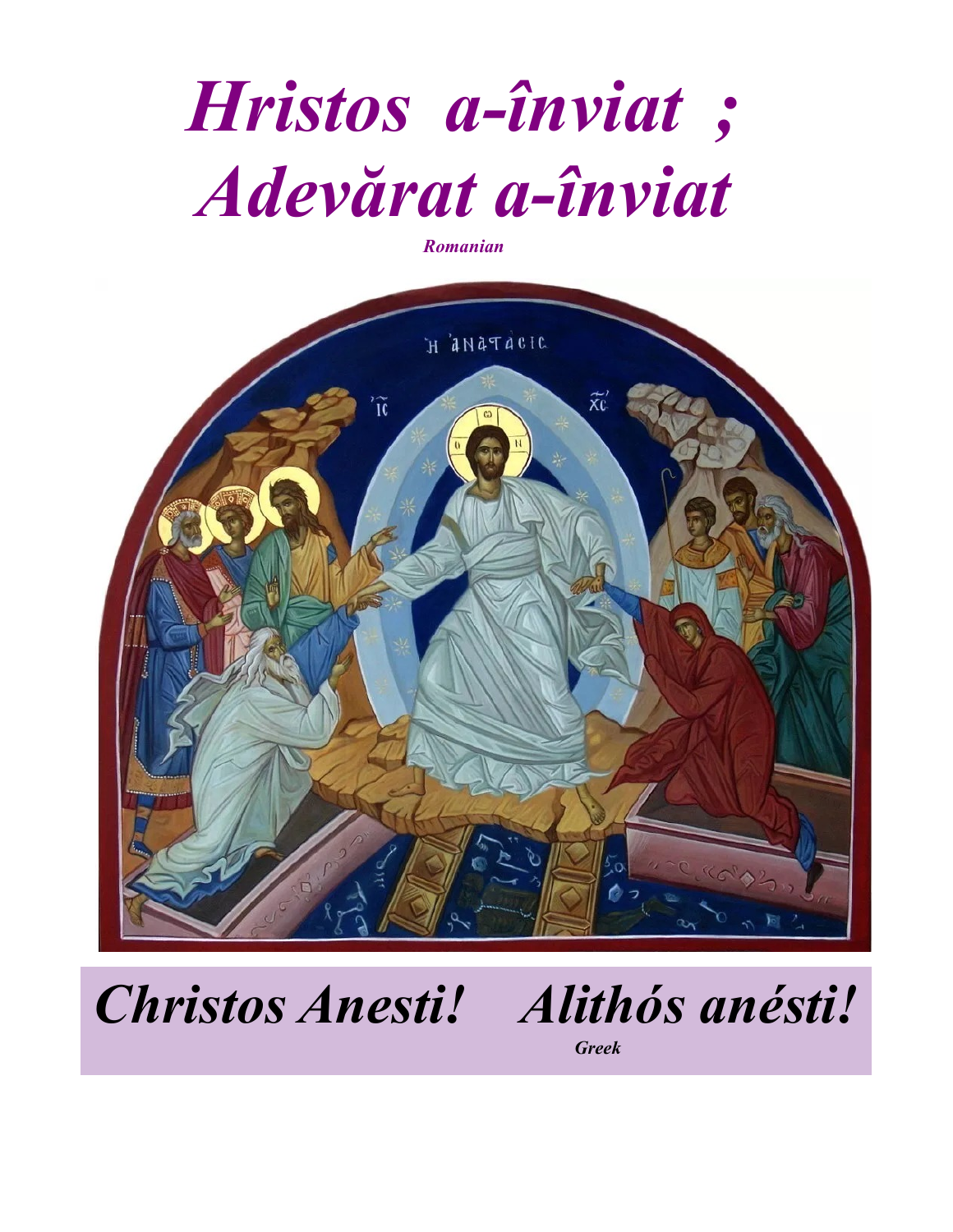

## Holy assumption Orthodox Church

**OCA - Diocese of the Midwest** V. Rev. Archpriest Andrew Bartek, Rector Parish Council President: Ron Royhab



**MAY Bulletin Sponsor:** *Fr. Andrew on the occasion of my Priestly Ordination*

#### *Liturgical & Events Schedule*

**Sunday, May 29**

 9:25 am: Paschal Hours followed by Divine Liturgy / Social

1:00 pm: Mass @ St Joe's (50th Ann. of Fr. Jim)

#### **Monday, May 30**

10:00 am Memorial Parade and service in Village

**Wednesday, June 1** 6:30 pm Great Vespers for Ascension

#### **Thursday, June 2**

 9:20 am Hours followed by Divine Liturgy / 40 day Panchida for His Eminence AB Paul

**Sunday, June 5** 9:10 am Hours / Divine Liturgy / Social

#### **VIGILS- MAY 22**

#### **Sandy Martin 1** special intentions

**Natalie Twarek 5** Memory Eternal for Tim and God's blessings to his family, For the health and recovery of Mark, Carole, Sharon and Charlie, Kurt and Leslie , For the health of Amber, Dottie, Joe, Jamie, Jim, Stephanie, Ron, Ezra, David, Helen Lis and Tina's dad, Earl, Matt, Tom, Loren, Joe, Sonya, Margi & Joe, Betty, Jackie, MaryAnn & Bob, Chuck, Bohdi, David, Diane, Stella, Jake, Cheryl, Pat and Karen, special intentions, special intentions

### **Christus resurrectus est; Vere resurrectus est.**

*Latin*

#### **SUNDAY MAY 29, 2022**

**Gospel:** John: 9:1-38 **Epistle:** Acts: 16:16-34

**Tone 5. Sixth Sunday of Pascha. Blind Man.** Virgin-Martyr Theodosia of Tyre. Commemoration of the First Ecumenical Council (325). Virgin Martyr Thedosia, Nun, of Constantinople. Repose of Bl. John of Ustiug, fool for Christ. Icon of the Most Holy Theotokos "Surety of Sinners

#### **JUNE BULLETIN / CANDLE SPONSORS**

**Bulletin:** (\$50) From Fr. Andrew in memory of Mitred AP John, Ap Kyrill & Archimandrite Luke

**Chandelier:** (\$50) From Fr. Andrew In memory of my family & friends

**Altar Candles:** (\$50)

**Eternal Light & Icon Screen:** (25)

**Candles @ the Cross:** \$15 From Laura: Birthday Blessings to Stephanie & in memory of John Kovach

**Candles at St Tikhon:** (\$15) For the safety of Nicholas, Tikhon & Gleice

#### **FOR YOUR PRAYERS**

Diane Tryon 109 Joslyn Street Arcadia, OH 44804

| May: 29: | Tim |
|----------|-----|
| June 5:  | Joe |
| June 12: | Tim |
| June 19: | Joe |
| June 26: | Tim |

**READER**

*<www.holyassumptionmarblehead.org> info@holyassumptionmarblehead.org*

**PG 2**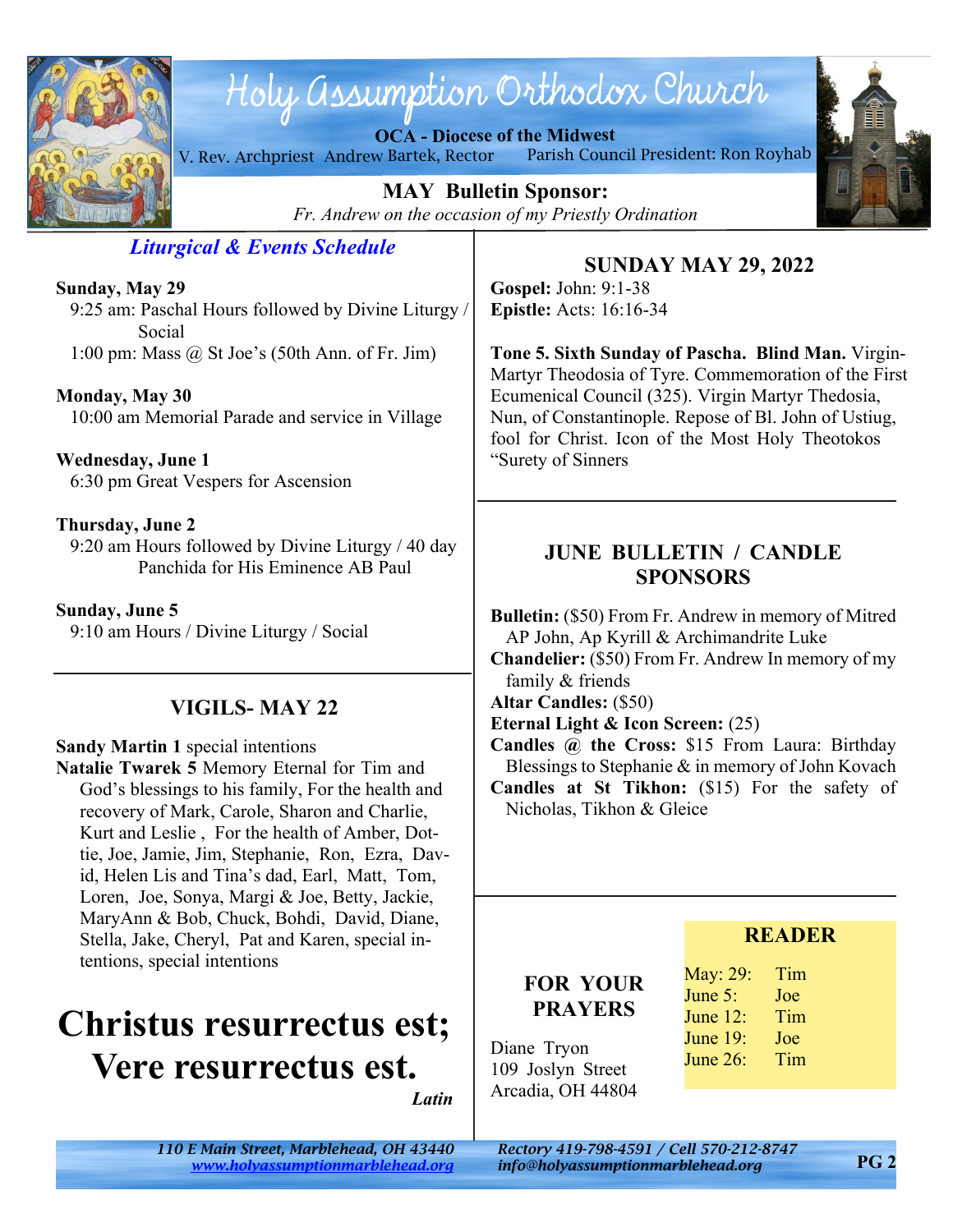#### **MAY: OTHER INCOME Goal for the month in this category: \$4,000 (Average \$923 a week)**

**May 1:** \$25 Vigils; \$50 Bulletin; \$100 Chandelier; \$50 Altar Candles; \$25 Eternal Light; \$15 Candles at St Tikhon; \$15 Candles at the Cross **May 8:** \$25 Vigils; \$60 Donations; \$50 Altar Candles **May 15:** \$6 Anonymous Donation; \$60 Vigils;

\$300 Holy Day Donations

**May 22**: \$25 Vigils; \$300 Donations

**TOTAL FOR MONTH**: \$1,106

#### **MAY: MONTHLY TITHE ONLY Goal Pledged per month: \$5,667 (average of \$1,307 per week)**

**May 1:** \$1,140 **May: 8:** \$1,205 **May 15**: \$2,095 **May 22**: \$1,010

**TOTAL FOR MONTH:**

#### **MAY: RESTRICTED FUND DONATIONS**

**May 1:** \$25 Lions Club; \$10 Building Fund; \$10 Cemetery Fund; \$10 Baby Bottles **May 8:** Baby Bottles \$50; Building Fund \$50 **May 15**: \$1,025 to Building Fund; \$200 Baby Bottles **May 22**: \$100 Food Pantry

#### **BUILDING / RESTORATION FUND**

Our 125<sup>th</sup> Anniversary is coming! Fund Purpose: To collect funds to pay for the restoration, repair and beautification of the building and parish room. This will avoid using general funds which are earmarked for budgetary items.

Please consider contributing generously to the *Building/Restoration Fund*.

## **CHRISTOS VOSKRESE! VOISTINU VOSKRESE!**

#### *CATASTROPHIC RELIEF FUND*

Purpose of fund: To provide some small financial assistance to a parishioner, family member or community member who has suffered a catastrophic event.

Funds will be offered at the discretion & blessing of the Rector and the discretion of the Board.

This money can also be used for outreach programs in the parish. Thank you and God bless!

#### **MAY LITURGICAL ATTENDANCE**

Sunday, May 1: 23 attended (4 being guests ) / 16 **Communicants** Monday, May 2: 8 attended Liturgy Saturday, May 7: 5 attended Vespers Sunday, May 8: 18 attended Liturgy (5 being guests) 14 Communicants Saturday, May 14: 5 attended Vespers Sunday, May 15: 20 attended Liturgy (2 being guests) / 16 Communicants Saturday, May 21: 10 attended Vespers (2 being guests) Sunday May 22: 28 attended Liturgy (10 being guests) / 15 communicants

#### **THANK YOU FROM DANBURY FOOD PANTRY**

Holy Assumption Church, Thank You very much for your donation of \$945 to the Danbury Food Pantry.

We really appreciate your caring and very generous support. Sincerely, Jan Hirt, Treasurer

110 E Main Street, Marblehead, OH 43440 Rectory 419-798-4591 / Cell 570-212-8747 *<www.holyassumptionmarblehead.org> info@holyassumptionmarblehead.org*

**PG 3**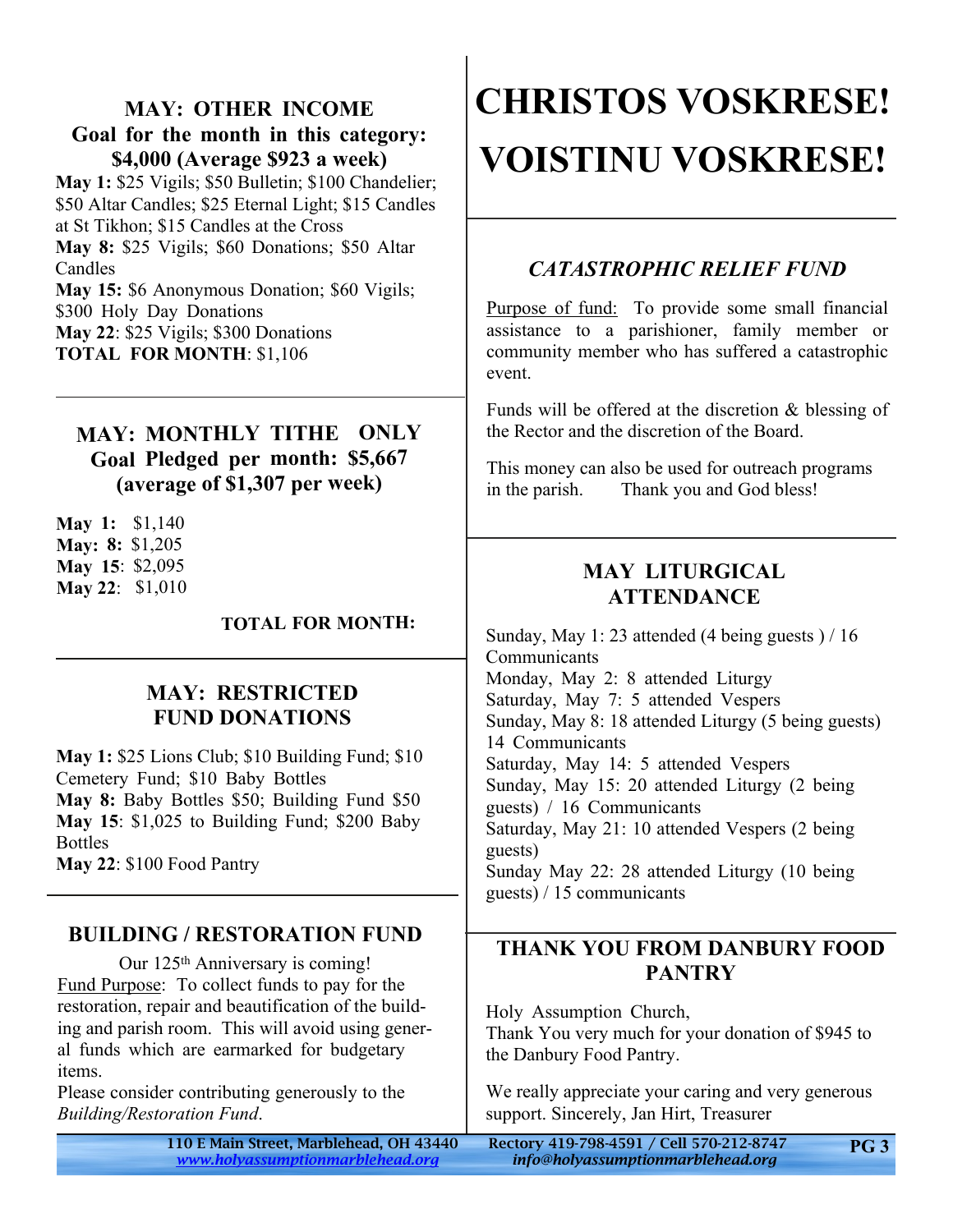#### **Statement on the tragic school shooting in Texas From His Beatitude Metropolitan Tikhon**

Yesterday, we witnessed, once again, another instance of terrible and absurd evil perpetrated against the most vulnerable of God's beloved people: our children. We are filled with sadness and grief at the death of the many children, teachers, as well as those wounded in this tragic shooting at the Robb Elementary School in Uvalde, Texas.

I exhort all the monastics, clergy, and faithful of the Orthodox Church in America to keep all those affected by this horrible event in their fervent prayers invoking our Lord, God, and Savior Jesus Christ to grant comfort and peace to the afflicted families. It is in these especially tragic moments that we see more clearly why our Savior comes to us as the suffering servant, "a man of sorrows, and acquainted with grief" (Isa. 53:3). Our Lord suffers with us so that He can also give us comfort and hope.

Although the young man who committed this atrocious act seems to have acted alone, we must acknowledge that any manifestation of violence is also a product of a world which all too often cherishes violence in its many forms. As Christians, we must always oppose any and all forms of violence giving instead that example that our Lord Himself gives us; one of meekness, gentleness, self-sacrifice, love, and patience.

There is no more heart-wrenching occasion than for a parent to lose one's child. I pray that our merciful Lord gives strength and hope to those parents who are now facing their darkest hour. May all who are grieving look towards the great day of the Lord when Christ will "wipe away every tear from their eyes, and death shall be no more, neither shall there be mourning nor crying nor pain any more, for the former things have passed away" (Rev 21:4).

### **CHRISTOS VOSKRESE! VOISTINU VOSKRESE!**

#### **Matushka Genevieve (Gerry) Glagolev**

Early on Monday morning, May 23, 2022, Matushka Genevieve Glagolev (known to her friends as Gerry; Evgenia in baptism), widow of the late Archpriest Sergei Glagolev, fell asleep in the Lord at the age of 98, surrounded by family at home in Santa Cruz, CA.

Genevieve Brunarsky was born March 27, 1924 in Detroit, MI to parents who had emigrated from the Austro-Hungarian Empire, from an area that is now in Poland. At baptism, she was given the name Evgenia.

Genevieve grew up in Detroit and was deeply connected to Saints Peter and Paul Orthodox Church (now, Cathedral). As a little girl, one of her favorite things to do was to sneak into the wedding celebrations in the church hall with her friends. Her mother was typically the one who did all the cooking for these events.

At school, her teachers and classmates had difficulty pronouncing what must have seemed to them to be a foreign sounding name and took to calling her Gerry, the name by which she was known for the rest of her life. Gerry worked as a switchboard operator and receptionist at several businesses in the Detroit area. This experience prepared her well for a similar role at the OCA chancery years later.

Gerry sang in the choir at Saints Peter and Paul, where she would eventually meet Sergei Glagolev, the young newly-appointed choral conductor. Sergei (later, Father Sergei), a trained musician, worked diligently with this large and dedicated choir and developed it into one of the best church choirs in the country. As a young, handsome choir director, Sergei surely could have had the pick of any of the eligible young ladies of the parish. His eye fell on Gerry, who, initially, was not impressed. Although it was not exactly love at first sight for both, their relationship developed quickly and they were engaged and married within months of their first date. This began a truly loving and caring partnership of over 70 years.

Gerry and Sergei were married on Jan 23, 1951 at her home parish where she had enjoyed so many other wedding celebrations. Later that year, Sergei, a seminary graduate, *Con't Next Page*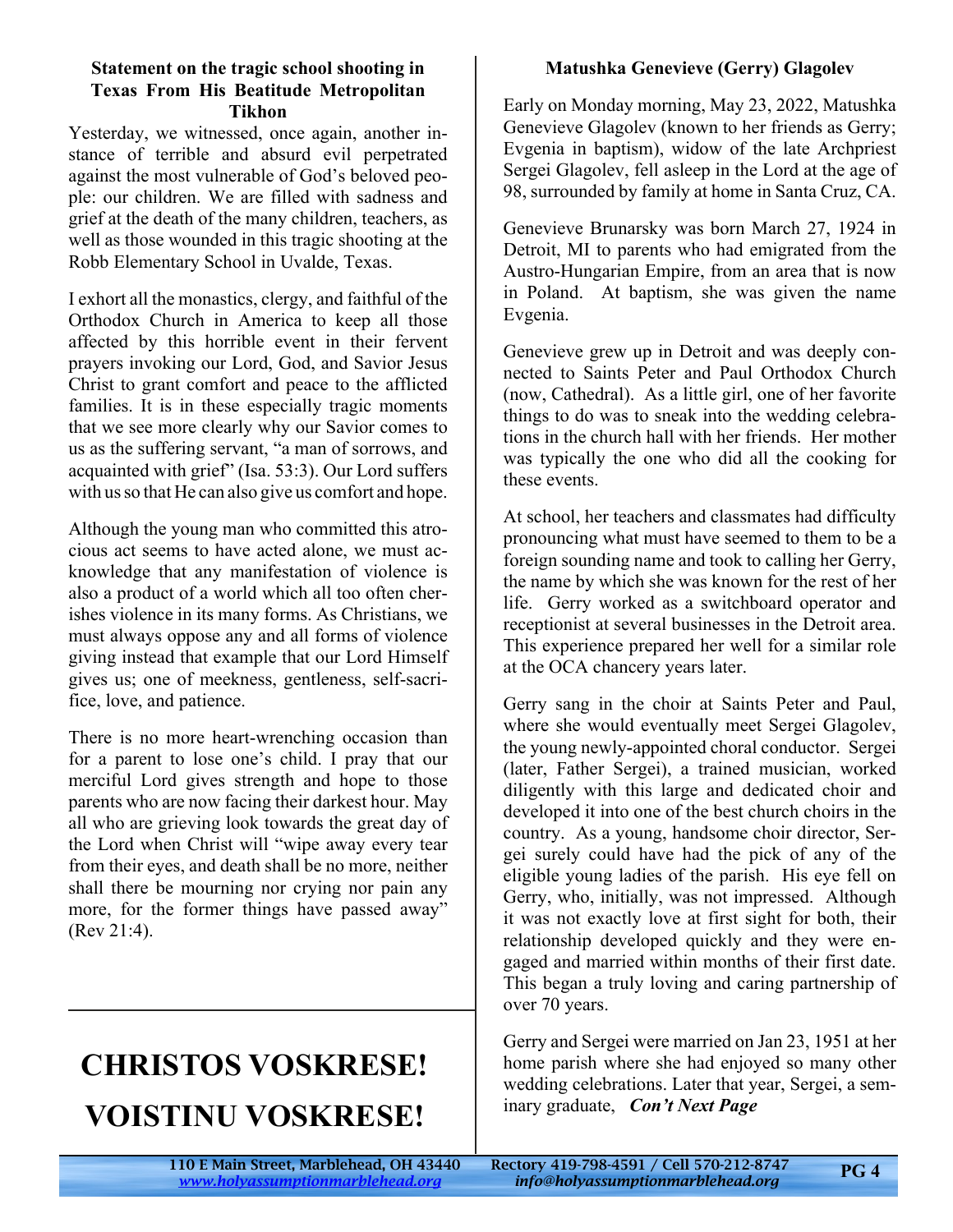#### *Matushka Genevieve Con't from previous pg*

was ordained to the diaconate, then in 1952, to the priesthood. As assistant pastor, Father Sergei continued to serve as choir director until 1953, when he was transferred to Lorain, Ohio to succeed his newlyreposed father, who had been rector of the parish there.

Matushka Gerry considered her role as Matushka to be a true partnership alongside her husband, Father Sergei. After Lorain, they served parishes in Encino/Tarzana, CA (1955-75), San Francisco, CA (1975-77) and East Meadow, NY (1977-81). She worked countless hours over the decades preparing food and hosting parish events, as well as offering gracious hospitality in her own home. She became an accomplished cook and baker, adapting and perfecting recipes for kulich and cheese pascha and many other ethnic and personal favorites over the years, which her guests eagerly anticipated.

When time allowed, the Glagolevs enjoyed traveling to many wondrous places, including Russia, the Holy Land, Egypt, Greece, Eastern and Western Europe, the Caribbean and finally, Paris, France, where they celebrated their 60th wedding anniversary. Matushka Gerry was an entertaining raconteur, who would regale friends with stories of her childhood, of Church life over many decades, and even of encounters with Hollywood celebrities while she lived in California.

In 1981, Father Sergei was appointed Director of the Fellowship of Orthodox Stewards (FOS) at the OCA Chancery, a position he held for five years until retirement in 1986. At the same time, Matushka was hired as receptionist/secretary at the Chancery. She was entrusted, also, with maintaining the clergy records at the Chancery, which she did assiduously and meticulously. For a quarter of a century until her retirement in 2007, she was the kind and helpful voice on the phone and the face of the OCA that welcomed visitors. Through this work, she got to know much of the clergy and their families who called or visited the Chancery. She became for them a friendly, empathetic, albeit principled, mother figure, which was playfully memorialized in a gift, the title desk plaque with the moniker "Mother Superior", prominently displayed on her desk. She was highly respected for her personal integrity, her

dignity and professionalism. In recognition of her dedicated labors for the Church over many years, she, personally, was awarded several gramotas by the Holy Synod of Bishops, including one on the occasion of her 80th birthday.

Throughout their seven decades of marriage and service to the Church, Matushka Gerry supported Father Sergei in his parish work and his many other wideranging ministries in the Church.

In a letter to Mother Christophora of Holy Transfiguration Monastery in Ellwood City, PA, she related the following thoughts about being a Matushka:

"A wise old Anglican Priest told me to work with the people, but that I should never be in charge. I took his advice and it worked out. For me, I was just one of the bunch but worked with the ladies. My role turned out to be just being friendly to everyone in the parish. I never ignored anyone. I tried to be good to everyone even to those who were difficult, and there were many."

In many unique ways, Matushka Gerry had a profound impact on Church life and countless individuals and served as a role model for generations of clergy wives. To the end of her earthly life, she sent out handwritten notes and prompt thank you cards, prized by recipients. She distinguished herself by her personal devotion to God and His Church, and to her husband and family and friends, as well as by her regal bearing and exceptional beauty even as a nonagenarian.

The Glagolev family celebrates the 50th wedding anniversary of Father Sergei and Matushka Gerry in 2001.

Matushka Gerry is preceded in death by her husband, Archpriest Sergei Glagolev, her brother, John Brunarsky, and her sister, Olga Brunarsky Gris.

She is survived by daughters Christia and Marina, son John (Christine) and five grandchildren.

The schedule of services for Matushka Gerry's funeral and interment is as follows. All services will take place at Saint Tikhon's Monastery, South Canaan, PA.

May Matushka Gerry's memory be eternal!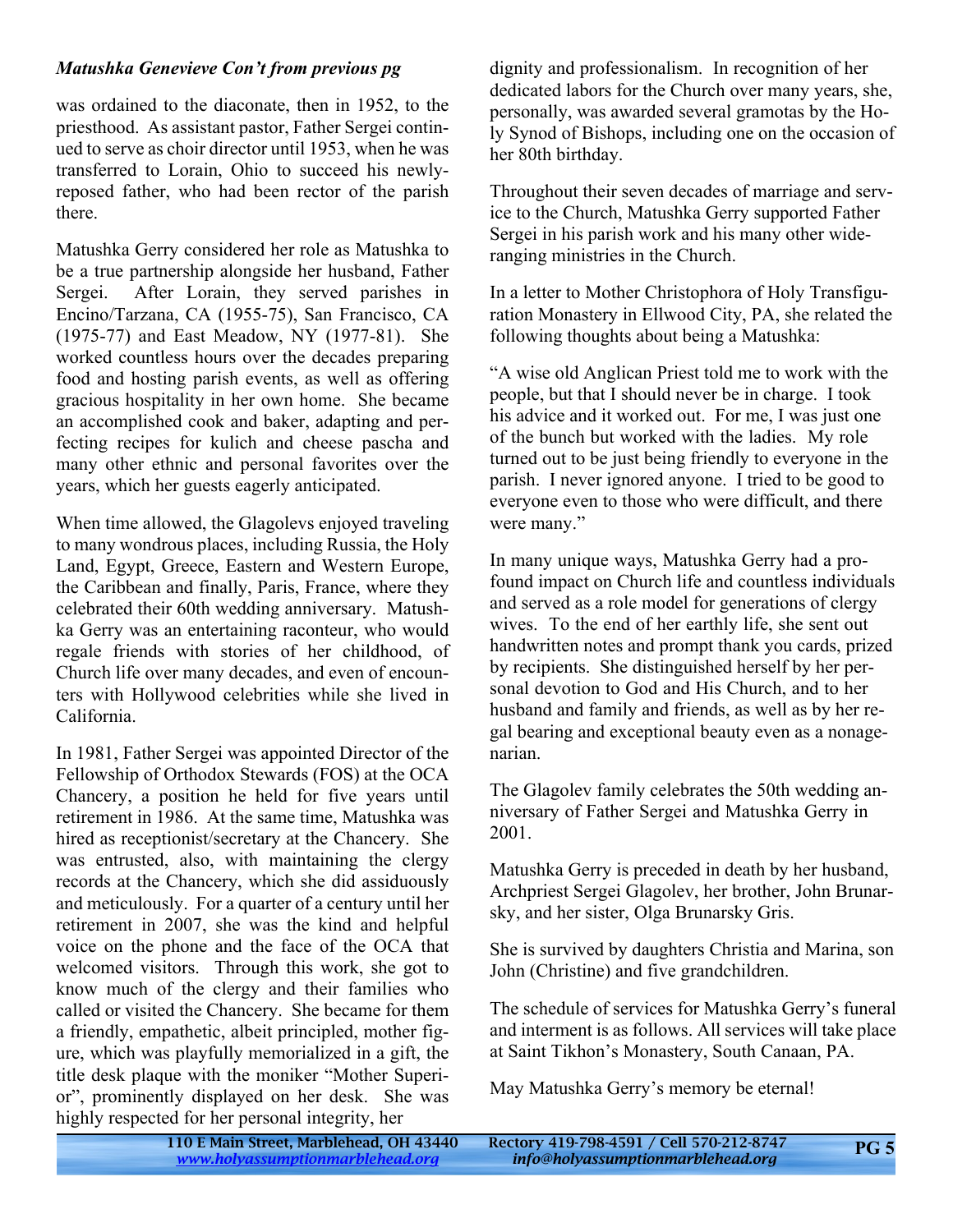#### **PRAYER LIST- UPDATED MAY 26**

**HIERARCH'S / CLERGY: His Beatitude, Metropolitan Herman; Archbishop Benjamin from San Fransico; John Duranko** (Father's home pastor)**; James Gleason** (Father's Spiritual Father)**; Moses Berry; Gregory Grivna; Emilian Hutnyan; Joseph Von Klarr; Michael Kuzara; John Zabinko / Deacon Paul Gansle, Deacon Peter Rentsch, Deacon Michael Wilson / Sub-deacon Wylie Meath**

**MATUSHKII: Pani Patricia Duranko; Susan Dank; Virgina Lecko; Margaret Zabinko**

**PARISHIONERS & THEIR FAMILIES: James Bargdill (**Schutt); J**im Basala** (Fr.); **John Beadle** (Elchisco)**; Kristen Cassell; Carole Conaway** (Twarek); **Maryann Cook** (Twarek); **Sharon Dietrich** (Twarek); **Charlie Dietrich** (Twarek); **Ethan Feldman** (Fr); **Michael Glovinsky; Shirley Gresh (**Glovinsky); **Joseph Habegger** (Kovach)**; Elaine Hileman; Betty Kovach**; **Helen Lis**; **David Mazurik; Mark Mazurik-Child Stella Miller** (Elchisco); **William Pipenur** (Hileman)**; Pat Rentz; Earl Rindfleisch**; **Helen Jean Rofkar (**Elchisco); **Joe Rose; Sonya Rose; Ron Royhab; Maryann Royhab; Stephanie Royhab; Donna Schoonmaker; Tom Twarek; Diane Tryon; Greg Tyron; Child Bodhi (**Cassell); **Brittany Lariccia & her unborn child; Kathryn Tryon & her unborn child; Molly and her unborn child**

**OTHER REQUESTS: Marge Dziama; Child Ezra; Kurt Franck** (Royhab); **Ben Franklin** (Kovach); **Dorothy Goldman (**Twarek); **Donald Gresh** (Glovinsky); **Andrea Joy** (Kovach); **Jake Lipstraw** (Twarek); **Mark Ludvik** (Guzy); **Marsha** (Rose); **Mark Masica (**Kovach); **Pauline Meath** (Fr)**; Karen Muzyka (F**r); **Jamie Philpot** (Twarek); **Robert Piznar** (Rentz); **William Romanchak** (Fr); **Sandy Scafaria** (Hileman); **Chuck Wiedenhoft (**Twarek); **Sara** (Jake)**; Chris Quotap (**Fr); **Zoland Zile** (Fr.); **Ashley and her unborn child**

**MILITARY: Alex, Nathan Brown, Craig Cassell, Cory Deaton , Jake Ellithorpe, Jordan Fulton, Alena Grabavoy, Justin Issler; Nicholas & Tikhon, Cory Deaton, Alex Zarnow**

**CAPTIVES: Metropolitan Paul (Orthodox Archdiocese of Aleppo), Archbishop John Syriac Archdiocese of Aleppo, The UN & IOCC humanitarian aid workers in & around Syria; Those suffering persecution in Iraq, Syria, Israel, Egypt, Ukraine and throughout the world**



**NOTE:** Please let Fr. Andrew know who can come off the list or be put on.

#### **CLEANING SCHEDULE FOR MAY**

| Natalie     |
|-------------|
| Laura       |
| Tina        |
| Laura       |
| Basil & Tim |
|             |

#### **40 DAY REMEMBRANCE**

**June 2:** His Eminence Archbishop Paul **June 26:** Tim / His Eminence Metropolitan Hilarion of ROCOR / Verna Czap **July 3**: David Dutko / School shooting victims in Tx / Matushka Genevieve (Gerry) Glagolev

*Al'Masiah qam Haqqan qam Arabic*

## **CHRIST IS RISEN! INDEED HE HAS RISEN!**

*<www.holyassumptionmarblehead.org> info@holyassumptionmarblehead.org*

110 E Main Street, Marblehead, OH 43440 Rectory 419-798-4591 / Cell 570-212-8747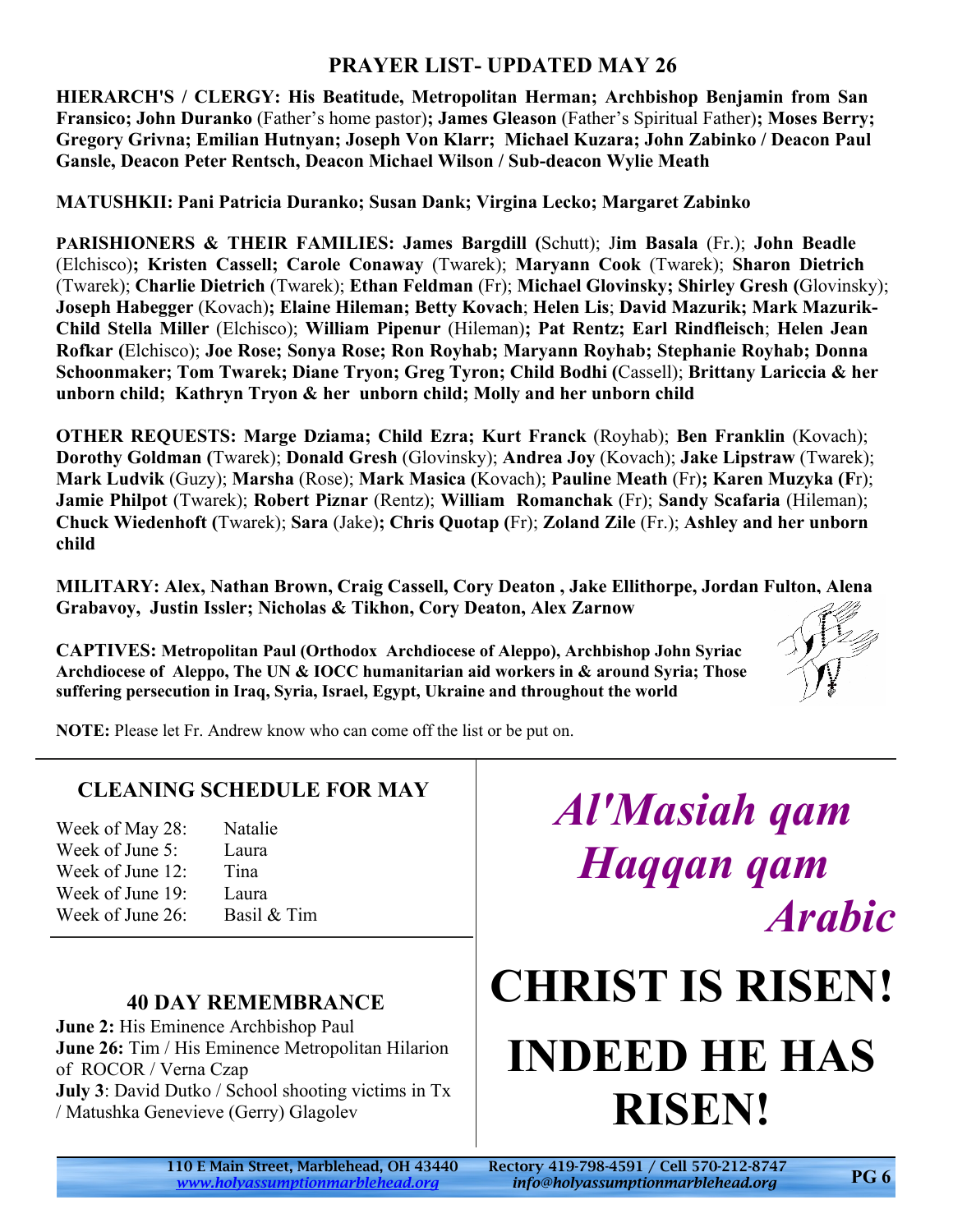| <b>MAY Celebrations</b>                                                                                                                                                                                                                                                                                                                                                                                                                                               |                                                                                                                                                                             |                                                                                                                                                                |  |  |
|-----------------------------------------------------------------------------------------------------------------------------------------------------------------------------------------------------------------------------------------------------------------------------------------------------------------------------------------------------------------------------------------------------------------------------------------------------------------------|-----------------------------------------------------------------------------------------------------------------------------------------------------------------------------|----------------------------------------------------------------------------------------------------------------------------------------------------------------|--|--|
| <b>ANNIVERSARIES</b>                                                                                                                                                                                                                                                                                                                                                                                                                                                  | <b>BIRTHDAYS</b>                                                                                                                                                            |                                                                                                                                                                |  |  |
| 5-1-2004: Archbishop Benjamin of San<br>Francisco<br>2-Archpriest Andrew (Priest ordination)<br>5-5-2012: Archbishop Alexander of Dallas<br>6- Fred & Teri Cassell<br>$5-8-2010$ : Archbishop Michael of NY & NJ<br>13- Craig & Katie Cassell<br>16- David & Sandy Martin<br>17- Tony & Tina Monastra<br>20- Joseph & Valerie Schutt<br>24- Jason & Trisha Monschein<br>5-28-2005: Archbishop Alejo of Mexico<br>5-30-1987: Retired Bishop Tikhon of San<br>Francisco | 2- Sub-deacon Wylie Meath<br>$2-$ Pam<br>4- Fr. Matthew Stagon<br>5- Joseph Schutt<br>5- Justin Issler<br>8- Laura Kovach<br>8-Missy Schlotterer<br>12- Proto. Bob Northrup | 12- Mike Kovach<br>15-Holly Gast<br>16- Austin Palmer<br>17- Brian Turner<br>20- Philip Ellmore<br>24- Avzi Dardovski<br>25- Quincy Kowal<br>29- Carol Krochta |  |  |

#### **Upcoming 40th Day Memorial Announced for Archbishop Paul**

On the great feast of Ascension, June 2, the Diocese of the Midwest will be marking the 40th day since the repose of His Eminence Archbishop Paul. To commemorate the occasion, His Grace Bishop Daniel will preside over services at the Diocesan Cathedral, Holy Trinity Cathedral.

Divine Liturgy for the feast of Ascension will begin at 9:30 A.M., and a memorial service will be served later that afternoon at 1:00 P.M. Bishop Daniel will lead the memorial service and be joined by local clergy.

"As we continue to mourn the loss of Archbishop Paul, it is important to remember that we grieve with hope and in prayer. This prayer turns any sorrow or sadness that we feel in our hearts because

of this loss into the deep peace we find in Christ's resurrection," commented His Grace.

Bishop Daniel is encouraging all of the parishes of the Diocese of the Midwest to hold services and fervently pray for their departed archpastor on the feast of Ascension.



| <b>MAY Reposed</b>                 |                           |  |  |  |
|------------------------------------|---------------------------|--|--|--|
| 1-Donald Cholcher (2020)           | 21- Anna Mazurik (2008)   |  |  |  |
| 4- Norman Anthony Glovinsky (2016) | 22- Mary Opritza (2011)   |  |  |  |
| $6 - Bishop$ Innocent $(2002)$     | 24- Helen Greshko (1980)  |  |  |  |
| $8 -$ Brad Bauer $(2019)$          | 25 - Anna Mazurak (1966)  |  |  |  |
| $ 12 -$ Elaine Whitham $(2012)$    | 25- Philip Timko $(2021)$ |  |  |  |
| 12- Proto. George Hutnyan (2020)   | 27- John Gresko- (2008)   |  |  |  |
| 14- Stanley Lis $(2019)$           | 30- Anna Elchisco (1977)  |  |  |  |
| 15-George Glovinsky (1986)         | Christos Karniotis (1992) |  |  |  |
| 15 - Fr. Michael Rosco (2013)      | Julia Onyock (1921)       |  |  |  |
| 19- Betty Billy $(2020)$           | Andrew Onyock (1922)      |  |  |  |
|                                    |                           |  |  |  |

110 E Main Street, Marblehead, OH 43440 Rectory 419-798-4591 / Cell 570-212-8747<br>www.holyassumptionmarblehead.org info@holyassumptionmarblehead.org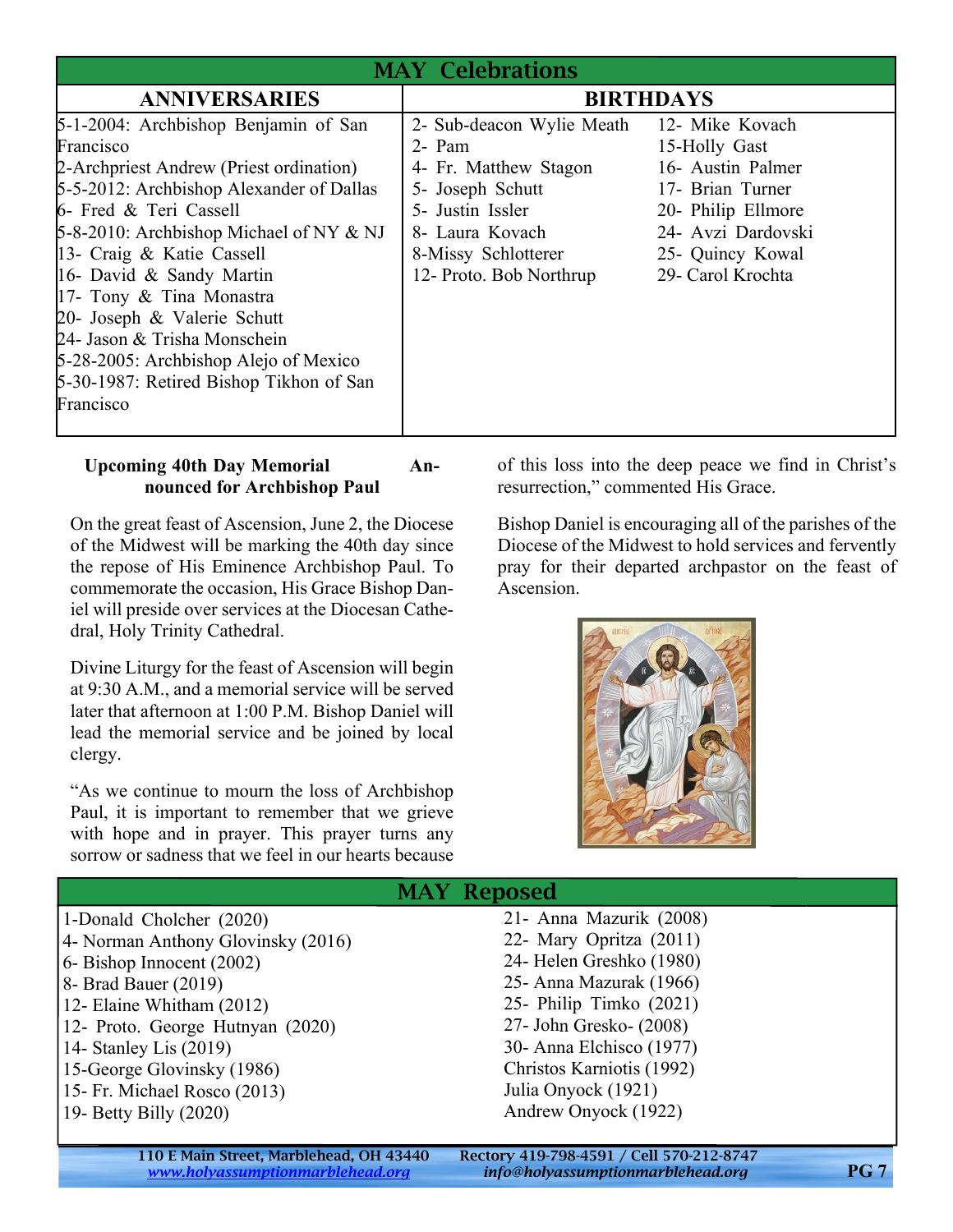#### **Message to Ecumenical Gathering on Peace in Ukraine / Saint Nicholas Cathedral / Washington, DC / From His Beatitude Metropolitan Tikhon**

Assembled delegates,

I greet you with joy as many of our churches continue to celebrate the bright and life-giving Resurrection of Christ.

But this joy is mingled with weary sadness as the Russian invasion of Ukraine drags toward a fourth month of fighting.

As primate of the Orthodox Church in America, I wish to state first of all that the Orthodox Church in America reiterates its unconditional condemnation of Russia's aggression against Ukraine.

Unjustified aggressive war is always a sin, but it is particularly scandalous when the conflict involves two nations that are, historically, bulwarks of Orthodox Christianity.

When a war involves not merely sister-peoples, but brethren in Christ, this should serve as a clarion-call to all Christians to reassess and reorder our priorities. We cannot put the world and the things of this world first; we must always begin with Jesus Christ.

At the same time, I would like to reaffirm the support of the Orthodox Church in America for His Beatitude, Onufriy, and canonical Ukrainian Orthodox Church. While we pray for all our Christian brethren in Ukraine, and especially for all Orthodox Christians, we know that Metropolitan Onufriy bears an especially difficult burden at this time.

It is our hope, for the sake of all Christians in Ukraine and Russia and all the people of both countries, that this war will come to a swift end, and that peace, justice, reconciliation, and religious freedom for people of all confessions will follow.

The stance of the Orthodox Church in America and its primate has been consistent: we have issued repeated calls for an end to the war, including appeals to His Holiness Patriarch Kirill of Moscow and All Russia to do everything within his power to bring the conflict to an immediate conclusion.

But the Orthodox Church in America has also been active in providing humanitarian aid to the millions displaced by the Russian invasion. In collaboration with Eleos, the charitable organization of the Polish Orthodox Church, the Orthodox Church in America raised and distributed over \$700,000 in relief for Ukrainian refugees in a campaign that lasted until April 8th, 2022.

The Chancellor of the Orthodox Church in America, Archpriest Alexander Rentel, recently traveled to Poland to witness firsthand the impact of the generosity of our faithful. At that time, he also made a fraternal visit to the Romanian Orthodox Church, offering them a gift of \$10,000 from our church for the cause of supporting Ukrainian refugees in Romania.

Since the end of our Ukrainian refugee appeal in coordination with Eleos, we have actively encouraged our faithful to continue to contribute to Ukrainian refugee relief through organizations like International Orthodox Christian Charities.

I have personally issued special petitions, to be said by the clergy of our Church at all divine services, praying for peace, repose for the departed, succor for the living, and healing for all. The Holy Synod of the Orthodox Church in America has urged all of our faithful to pray with fasting for an end to the hostilities.

In short, the Orthodox Church in America has used and continues to use all means at our disposal prayer and fasting, almsgiving, and relationships with our sister Churches—to support the victims of this war and seek an end to the conflict.

May God Almighty continue to uphold His Beatitude Onufriy, the Ukrainian Orthodox Church, all Christians and all the people of Ukraine during this trial. May he strengthen all Russians of goodwill who oppose this war, actively or in spirit. May he bring healing to the hurting and inspire repentance in the guilty. May mercy and truth meet together; may righteousness and peace kiss each other. May the destruction, terror, strife, and sins of this war come to end, and may all peoples, reconciled with each other and with the God who judges the earth, send up glory to him, *Con't Next Pg*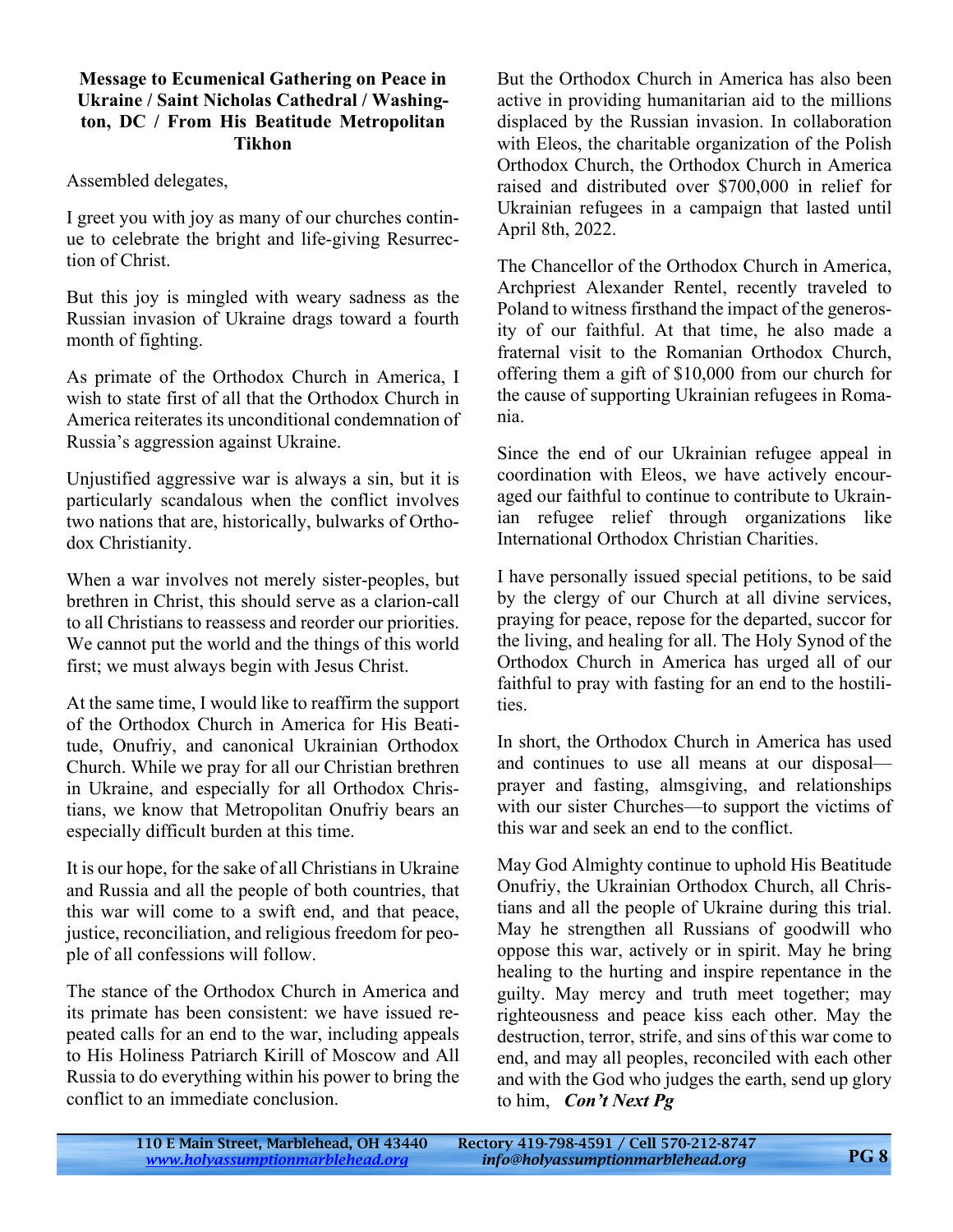#### *Ec. Gathering Con't from previous Pg*

unto ages of ages. Amen.

May the same Lord support the work of this ecumenical gathering today, so that we may all do our part in ending this war and supporting its victims.

Yours in the Risen Lord,

+Tikhon

Archbishop of Washington

Metropolitan of All America and Canada

#### **Thinking about the Atonement: the Old Testament By Fr. Lawrence Farley**

It is perhaps significant that there is no obvious and complete explanation of atonement and how it functioned in the Bible. My guess is that this was because it was too obvious to the ancients to require stating. People just knew instinctively that they were in need of help and closer union with the gods/ God and that offering sacrifice was the way to make it happen. Today we look at the understanding of how sacrifice and atonement functioned in the Old Testament.

We begin by looking at a statement of how atonement did not function. In Psalm 50, we find a wry and somewhat sarcastic rejection of the idea that by offering sacrifice to God we are feeding a hungry deity (thus Psalm 50:12-13: "If I were hungry I would not tell you! Do I eat the flesh of bulls or drink the blood of goats?") This notion of feeding the god was present in ancient paganism. In the Epic of Gilgamesh the gods were starving during the flood because no one had been offering sacrifices to them during that time, and when a sacrifice was finally offered after the flood the gods hungrily gathered around it like flies when they smelled it. But such a crude notion was never found in the Torah.

Sacrifices were gifts which a grateful and needy worshipper offered to Yahweh, according to his ability (i.e. if one was too poor to offer a lamb, a lesser offering of two pigeons would suffice; compare Leviticus 12:8), and according to his need.

His need might be a simple act of gratitude, or the fulfillment of a vow (Leviticus 3:1f). Sacrifice might be offered as part of one's cleansing, or to make restitution for an inadvertent omission; Leviticus 14:1f; 4:1f). In all cases an animal was killed and its blood poured upon the altar and a part (or the whole) of the animal was burned, ascending to God in the sacrificial smoke. Such sacrifices cleansed away sin/ ritual impurity, allowing the holy God to dwell in the midst of His people (compare the rituals for the Day of Atonement, Yom Kippur, in Leviticus 16).

As said above, the theory behind such sacrifices was never explained detail. But there are hints.

In Leviticus 1:9 a sacrifice is said to offer "a soothing aroma to Yahweh". The phrase is also found in Genesis 8:21, where it described the sacrifice Noah offered, with the result that Yahweh promised that He would "never again curse the ground any more for man's sake, because the imagination of man's heart is evil from his youth". In the words of Wenham (in his commentary on Leviticus), "Though man's heart was unchanged in his sinfulness, God's attitude to man altered, thanks to the burnt offering…Sacrifice is the appointed means whereby peaceful coexistence between a holy God and sinful man becomes a possibility…It propitiates God's wrath against sin". Thus God's wrath against Israel in the form of a plague because of the taking of a census was averted by the offering of sacrifice (2 Samuel 24:25); and thus Job offered sacrifices for his sons to avert divine wrath for their sins and (later on) to avert the judgment due to the sins of his sinful "comforters" (Job 1:5, 42:8). In the same way, wrath came on Israel for their sins when sacrifices were not offered in the Temple (2 Chronicles 29:7-8). So (to again quote Wenham), "Peace with God is the goal of sacrifice".

The word sometimes rendered "to make atonement" (e.g. Leviticus 1:4 NASB) is the Hebrew kaphar, sometimes rendered, "to cover", but more accurately as "to wipe away". It is used in 2 Samuel 21:23 where David asks the offended Gibeonites what he must do for the sin of the of Saul's house to be wiped away (for it was because of Saul's sin against them that Yahweh's wrath came upon Israel). It is used in Isaiah 27:9 where God says that Israel's sin will be wiped away if they turn from their idolatry.

The word can also mean a ransom [Hebrew kopher], something offered to turn away *Con't Next Pg*

| 110 E Main Street, Marblehead, OH 43440 | Rectory 419-798-4591 / Cell 570-212-8747 | <b>PG9</b> |
|-----------------------------------------|------------------------------------------|------------|
| www.holyassumptionmarblehead.org        | info@holyassumptionmarblehead.org        |            |